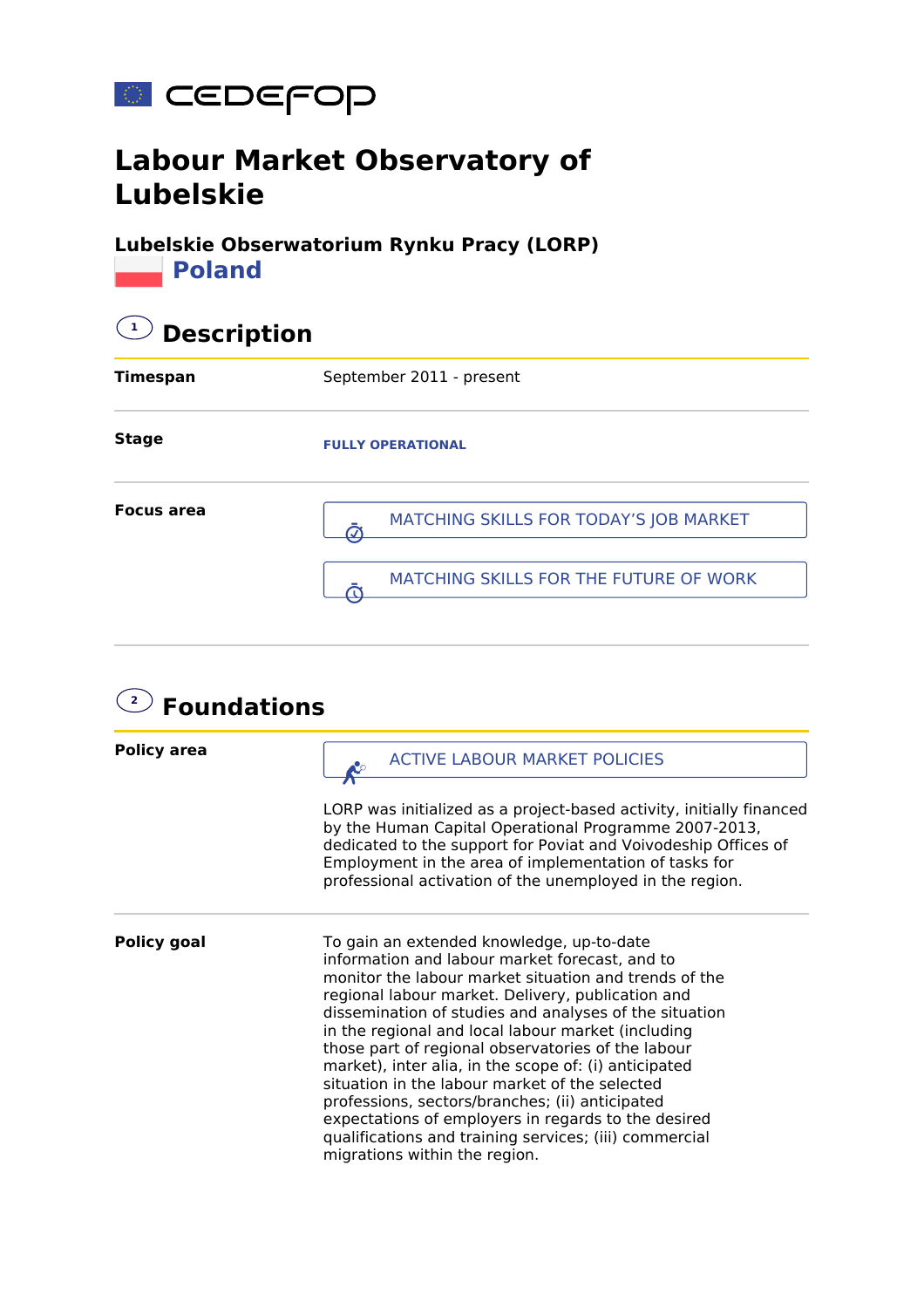| Mismatch                         | PART OF BROADER PROGRAMME, YET WITH EXPLICIT FOCUS                                                                                                                                                  |
|----------------------------------|-----------------------------------------------------------------------------------------------------------------------------------------------------------------------------------------------------|
|                                  | Skills mismatch was one of the main research topics of the<br>Lublin Labour Market Observatory.                                                                                                     |
| Aim of policy<br>instrument      | <b>ADDRESS SKILL SHORTAGES</b><br>$\bigodot$                                                                                                                                                        |
|                                  | <b>BROADLY ADDRESS SKILL MISMATCH</b>                                                                                                                                                               |
|                                  | <b>OTHER</b><br>.                                                                                                                                                                                   |
|                                  | To deliver cyclical research, development of analyses and<br>regional labour market forecasts.<br>To indicate the direction of changes and to monitor the trends in<br>the labour market in Lublin. |
| <b>Legal basis</b>               | <b>REGULATION</b>                                                                                                                                                                                   |
| <b>Administrative level</b>      | <b>REGIONAL</b>                                                                                                                                                                                     |
| <b>Main responsible</b><br>body  | Wojewódzki Urzad Pracy (Voivodeship Labour Office)<br>in Lublin                                                                                                                                     |
| <b>Funding</b>                   | Up to June 2015, about PLN 3m from structural funds.<br>From 2016-2018, approximately PLN 30,000 per year<br>from budgetary resources.                                                              |
| <b>Intended</b><br>beneficiaries | All labour market stakeholders, including employers<br>and employed, jobseekers, young people entering the<br>labour market etc.                                                                    |

## **3 Processes**

**Use of labour market intelligence**

DESIGN TRAINING PROGRAMMES TO ACTIVATE UNEMPLOYED

**INFORM JOB-SEARCH DECISIONS OF UNEMPLOYED**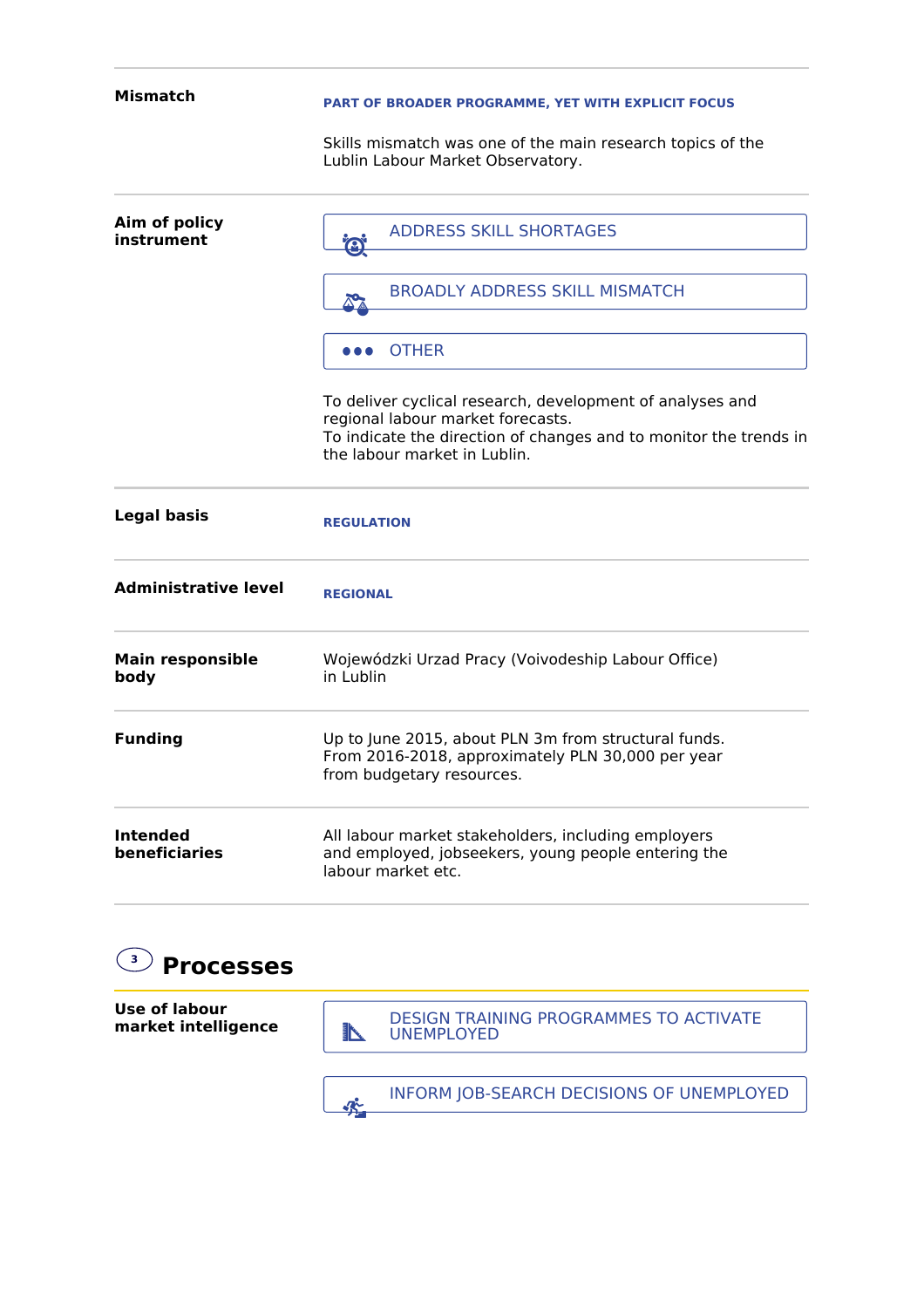|                                | <b>INFORM CAREER-MAKING DECISIONS OF STUDENTS</b><br>e ?                                                                                                                                                                                                                                                                                                                                                                                                                                                                                                                                                                                                                                                                                                                                                                                                                                                                                                                                          |
|--------------------------------|---------------------------------------------------------------------------------------------------------------------------------------------------------------------------------------------------------------------------------------------------------------------------------------------------------------------------------------------------------------------------------------------------------------------------------------------------------------------------------------------------------------------------------------------------------------------------------------------------------------------------------------------------------------------------------------------------------------------------------------------------------------------------------------------------------------------------------------------------------------------------------------------------------------------------------------------------------------------------------------------------|
|                                |                                                                                                                                                                                                                                                                                                                                                                                                                                                                                                                                                                                                                                                                                                                                                                                                                                                                                                                                                                                                   |
|                                | <b>ENABLE STRATEGIC BUSINESS DECISIONS</b><br><b>Chang</b>                                                                                                                                                                                                                                                                                                                                                                                                                                                                                                                                                                                                                                                                                                                                                                                                                                                                                                                                        |
|                                |                                                                                                                                                                                                                                                                                                                                                                                                                                                                                                                                                                                                                                                                                                                                                                                                                                                                                                                                                                                                   |
|                                | <b>INFORM AND TRAIN CAREER GUIDANCE AND</b><br>霏<br><b>COUNSELLORS</b>                                                                                                                                                                                                                                                                                                                                                                                                                                                                                                                                                                                                                                                                                                                                                                                                                                                                                                                            |
|                                | The following research/reports are made available to all regional<br>and national stakeholders (available in Polish): A<br>comprehensive analysis of the shortage and surplus occupations<br>in Lubelskie voivodship (survey and report); Monitoring of labour<br>market offers (cyclical reports); Plans and fate of graduates<br>(cyclical studies and reports); Employers' needs and<br>expectations (cyclical studies and reports); A comprehensive<br>labour market analysis - diagnosis and forecast (cyclical studies<br>and reports); People with disabilities on the labour market -<br>current challenges (report); People 50+ on the labour market<br>(report); Reconciliation of professional and family responsibilities<br>of people returning to the labour market after maternity,<br>parental and parental leave (report); Labour market<br>development forecast in Lublin; Factors of young people's<br>professional activity; and Analysis of the food processing<br>industry. |
| <b>Frequency of</b><br>updates | Updating of data is done by running new research<br>projects and new results are disseminated through<br>research publications/reports. A few research projects<br>are completed annually. Research results are usually<br>published in the second half of the year. The number<br>of projects/publications depends on available funds.                                                                                                                                                                                                                                                                                                                                                                                                                                                                                                                                                                                                                                                           |
| <b>Development</b>             | Pilot action: 15.03.2010 - 28.02.2011<br>Project: 1.09.2011 - 30.06.2015<br>Since 1.07.2015, regular instruments have been<br>implemented by the Voivodeship labour office.                                                                                                                                                                                                                                                                                                                                                                                                                                                                                                                                                                                                                                                                                                                                                                                                                       |
| <b>Barriers</b>                | Lack of multi-annual financial framework.                                                                                                                                                                                                                                                                                                                                                                                                                                                                                                                                                                                                                                                                                                                                                                                                                                                                                                                                                         |
| <b>Success factors</b>         | Filling the information gap, which no other unit does in<br>the same or similar way in the region.                                                                                                                                                                                                                                                                                                                                                                                                                                                                                                                                                                                                                                                                                                                                                                                                                                                                                                |
| Monitoring                     | Regular evaluation reports were produced up to June<br>2016.                                                                                                                                                                                                                                                                                                                                                                                                                                                                                                                                                                                                                                                                                                                                                                                                                                                                                                                                      |
| <b>Innovativeness</b>          | <b>VERY INNOVATIVE</b>                                                                                                                                                                                                                                                                                                                                                                                                                                                                                                                                                                                                                                                                                                                                                                                                                                                                                                                                                                            |
|                                | Innovative in the context of public sector innovation. Knowledge<br>resources generated by the Observatory both raise the<br>effectiveness of the voivodship labour office itself, and allow                                                                                                                                                                                                                                                                                                                                                                                                                                                                                                                                                                                                                                                                                                                                                                                                      |